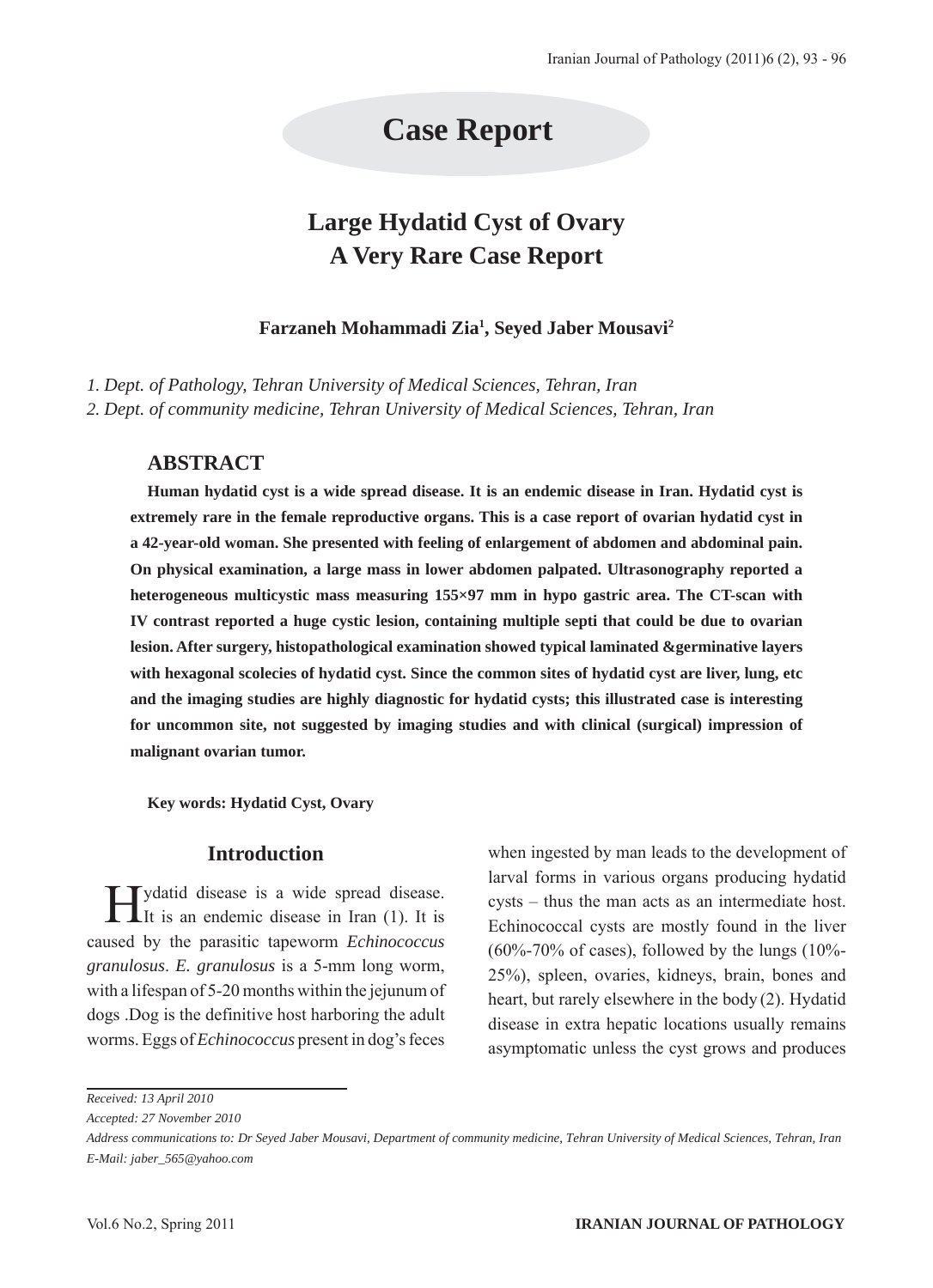#### 94 **Large Hydatid Cyst of Ovary – A Very Rare Case Report**

symptoms due to pressure, rupture to the pleural or peritoneal cavity, secondary infection, or an allergic reaction (3). The etiology and pathogenesis of this affection may give rise to many different clinical signs, problems with pre-operative diagnosis.

Primary involvement of pelvic organs is very rare. We report the rare case of a 42-year-old woman with a large hydatid cyst in her left ovary. The purpose of this report is to add to the literature a unique description of a very large hydatid cyst of the ovary in a woman, which could mistakenly diagnose and treat as a huge tumor.

## **Case Report**

The illustrated case is a 42-year - old female who presented with feeling of enlargement of abdomen and abdominal pain from two months earlier. There was not nausea, vomiting, and loss of appetite. There were not difficulties in defecation and not in urination. On physical examination, a large mass in lower abdomen palpated and in gynecological examination the height of uterus and left adenex were not determined due to the presence of the large mass in this region. The right adenex was free.

On imaging study, ultrasonography reported a large heterogeneous multicystic mass measuring 155×97 mm in pelvic cavity and hypo gastric area with suggestion of ovary lesion. The liver and biliary systems were normal. The CT-scan with IV contrast reported a huge cystic lesion, containing multiple septi in pelvic cavity that could be due to ovarian lesion.

On laparotomy surgery, total abdominal hysterectomy with bilateral salpingo-oophorectomy (TAH+BSO) and resection of left ovarian mass with two lymph nodes of right and left parailiacs and a peritoneal seeding on bladder sent to Pathology Department.

The mass consists of a large bi-lobed measuring  $190\times180\times80$  mm with weight 1310 grams (Fig. 1). The fallopian tube measuring 5 cm in length & 1.5 cm in width was extended on small lobe of this cyst. Cut surface showed many small cavities filled with clear fragile white vesicles (Fig. 2). Histopathological examination showed typical laminated & germinative layers with hexagonal scolecies of Hydatid cyst (Fig. 3). The cyst wall had an outer laminated hyaline membrane and inner germinal layer containing nuclei in an eosionophilic protoplasmic mass. There was a significant collection of eosinophils, plasma cells, macrophages and few neutrophils around the endocyst.



**Fig. 1:** Gross appearance of the cyst from the left ovary measuring 190×180×80 mm and weigh 1310 gr



**Fig. 2:** Cut surface showed multilocular cavities filled with clear fragile white vesicles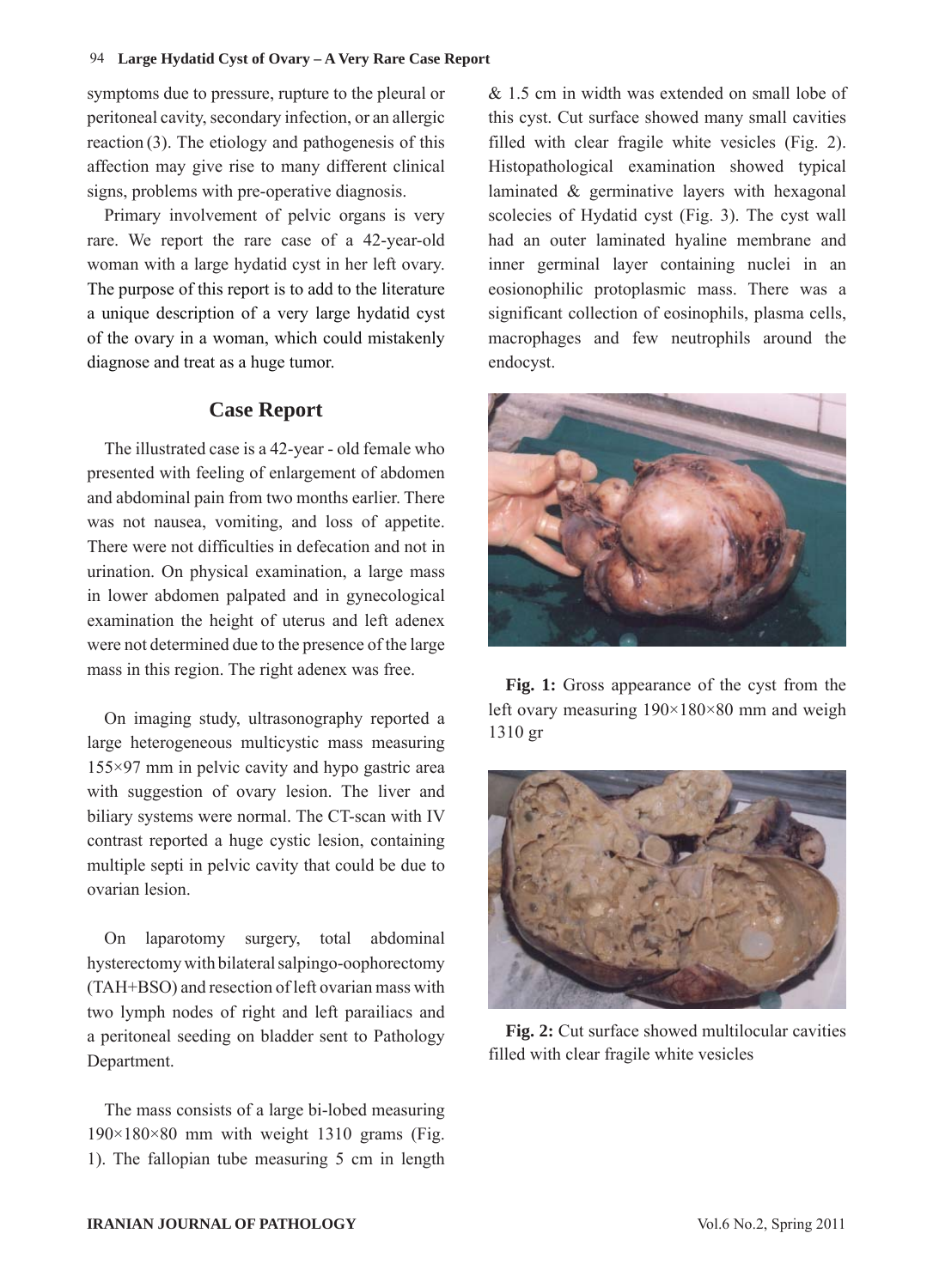

**Fig. 3:**-Histopathological examination showed typical laminated & germinative layers with hexagonal scolecies of hydatid cyst (Hematoxylin  $&$  Eosin staining  $\times$ 400)

It is important to follow up these cases after operation in order to sport recurrences .This patient is well-being now and no other sites of body reveal problems.

#### **Discussion**

Echinococcal disease is an infection of humans caused by the larval stage of *E. granulosus*, which involves the liver, lung and other organs (4). Its distribution is worldwide.

Cestodes or tapeworms are one type of the worms living in the intestine of dogs, sheep, and other carnivores. The fields are contaminated by the detached gravid segment of the worm containing mature eggs that hatch in the intestine of the animals and migrate through the intestinal wall, enter the hepatic circulation, and lodge in the other organs where the hydatid cyst will develop. Humans are incidentally infected. Passing through the hepatic capillaries, more than 70–80% of these embryos are filtered. Another 10–20% of these embryos are held by the pulmonary capillaries and only less than 10% of the affecting agents can be disseminated through the arterial system (5).

Larvae develop into fluid-filled unilocular hydatid cysts that consist of an external membrane and an inner germinal layer. Daughter cysts originate from the inner layer (6). The inner-most layer or endocyst produce scolices which bud into the cyst cavity and may sediment within the hydatid cavity, i.e., 'hydatid sand' (7,8).

The most frequent complications of liver hydatid cysts include those related to the compression of adjacent organs or to perforation into the biliary tree, pleural, or pericardial cavity, or even to cyst infection (9). The mode of infection is most likely through the blood circulation after passage of the dual-filter composed of the liver and the lung (10). Direct perforation of the cyst into hollow abdominal organs is very unusual (11).

Rarely a small number escape the hepatic filter, enter the systemic circulation, and are scattered to other organs. Primary involvement of pelvic organs is very rare. Hydatid cyst of the ovaries is also very rare and like our case report, just a few cases have been reported in the literature. One of them reported from Saudi Arabia in 2004 and another one reported from Turkey in 2001 (12,13).

Slowly enlarging echinococcal cysts generally remain asymptomatic. The preoperative diagnosis is mainly based on radiological and immunological approaches (10). Some complicated cysts represent diagnostic challenges and to obtain a final diagnosis may require operative intervention (14). Therefore, since the common sites of hydatid cyst are liver and lung, and the imaging studies are highly diagnostic for hydatid cysts; this illustrated case is interesting for uncommon site, not suggested by imaging studies and with clinical (surgical) impression of malignant ovarian tumor. We conclude that ovarian hydatid disease is exceptional; however, it should be considered in the differential diagnosis of ovarian cystic lesions, especially in endemic countries where hydatid disease is a public health problem. We endorse the recommendation that every